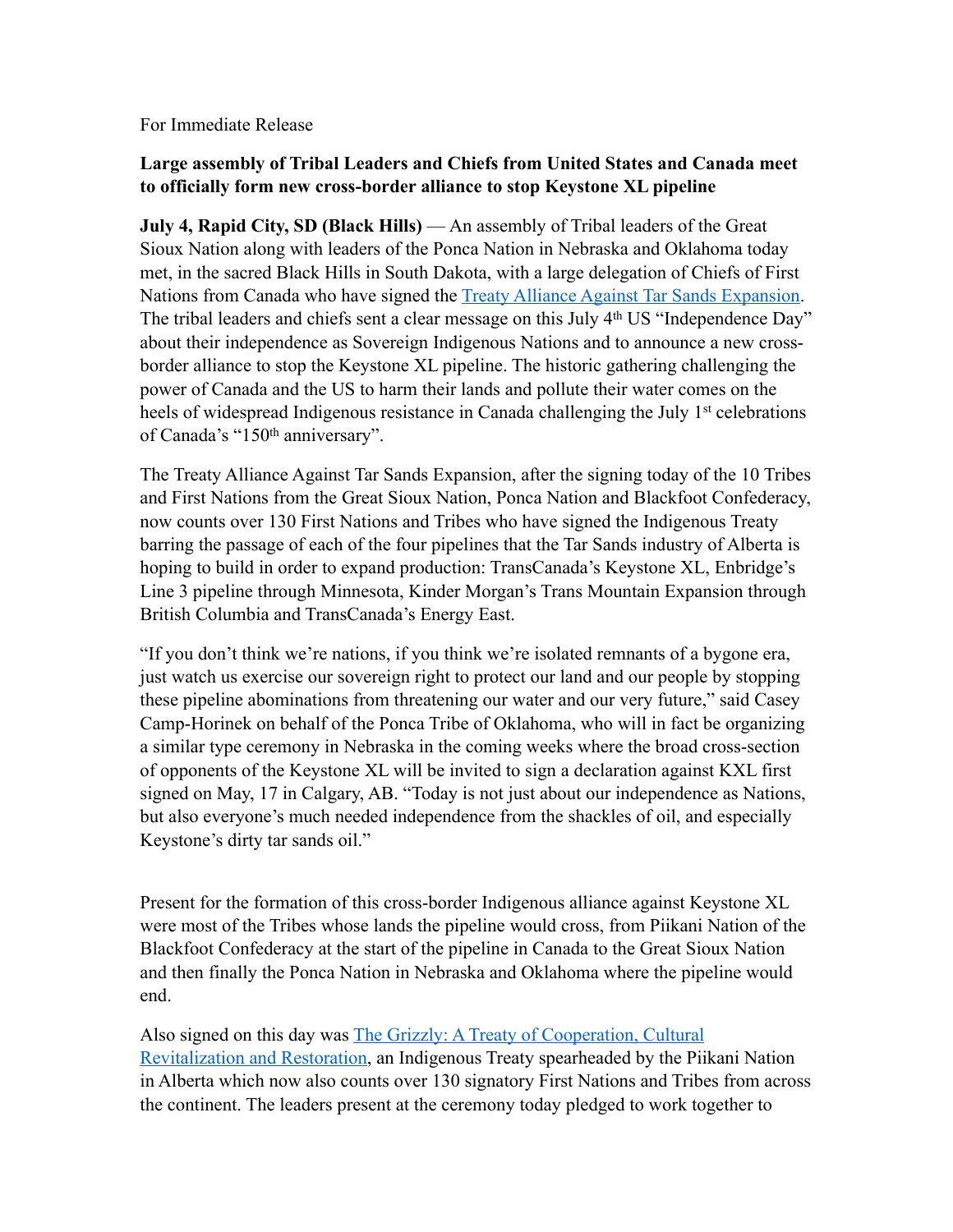safeguard the sacred Grizzly Bear and combat the recent move by the Trump administration to delist the grizzly of Greater Yellowstone from the Endangered Species Act.

"Indigenous People in Canada, led by our women and youth grassroots water protectors, just finished crashing the July 1<sup>st '</sup>Canada 150' celebrations, letting Prime Minister Justin Trudeau and all of Canada know that not only can they not whitewash history, but they cannot continue to run roughshod over our Nations by looking to ram pipelines like Kinder Morgan's Trans Mountain Expansion through our lands," said Grand Chief Stewart Phillip, President of the Union of BC Indian Chiefs on behalf of the Treaty Alliance Against Tar Sands Expansion. "We were honored to be invited to come support Tribes in the US as they likewise reclaim this July 4th national anniversary to mark their own independence as sovereign nations."

"The Tribes of the Great Sioux Nation are gathered here today on this most historic occasion on this most sacred of sites, surrounded by our trusted allies, to make it clear, in honor of Crazy Horse, that we, as a sovereign nations, have not consented to and will all together fight to the end some of President Trump's most grotesque actions, including illegally ramming through the Dakota Access Pipeline, trying to raise Keystone XL pipeline from the dead and just recently, trying to get away with delisting our sacred Grizzly bear from the Endangered Species List," said Chairman Brandon Sazue of the Crow Creek Sioux Tribe who invited leaders to the event in the spirit of "Remaking of the Sacred Hoop", a rekindling of the alliance between the Great Sioux Nations and the Blackfoot Confederacy.

"These tar sand pipeline fights like Keystone XL, or Enbridge's Line 3 which passes through our lands in Manitoba, are about protecting our Mother but will also end up being the turning point for relations between our Nations and state powers – the point where we say no more," noted Kevin Hart, Assembly of First Nations Regional Chief for Manitoba, on behalf of the Treaty Alliance Against Tar Sands Expansion. "These are more than pipelines: they are lines in the sand for our Nations."

## **For more information, please contact:**

Treaty Alliance Against Tar Sands Expansion

info@treatyalliance.org

Cell: 514-445-4414

Grand Chief Stewart Phillip, President of the Union of BC Indian Chiefs Cell: 250-490-5314